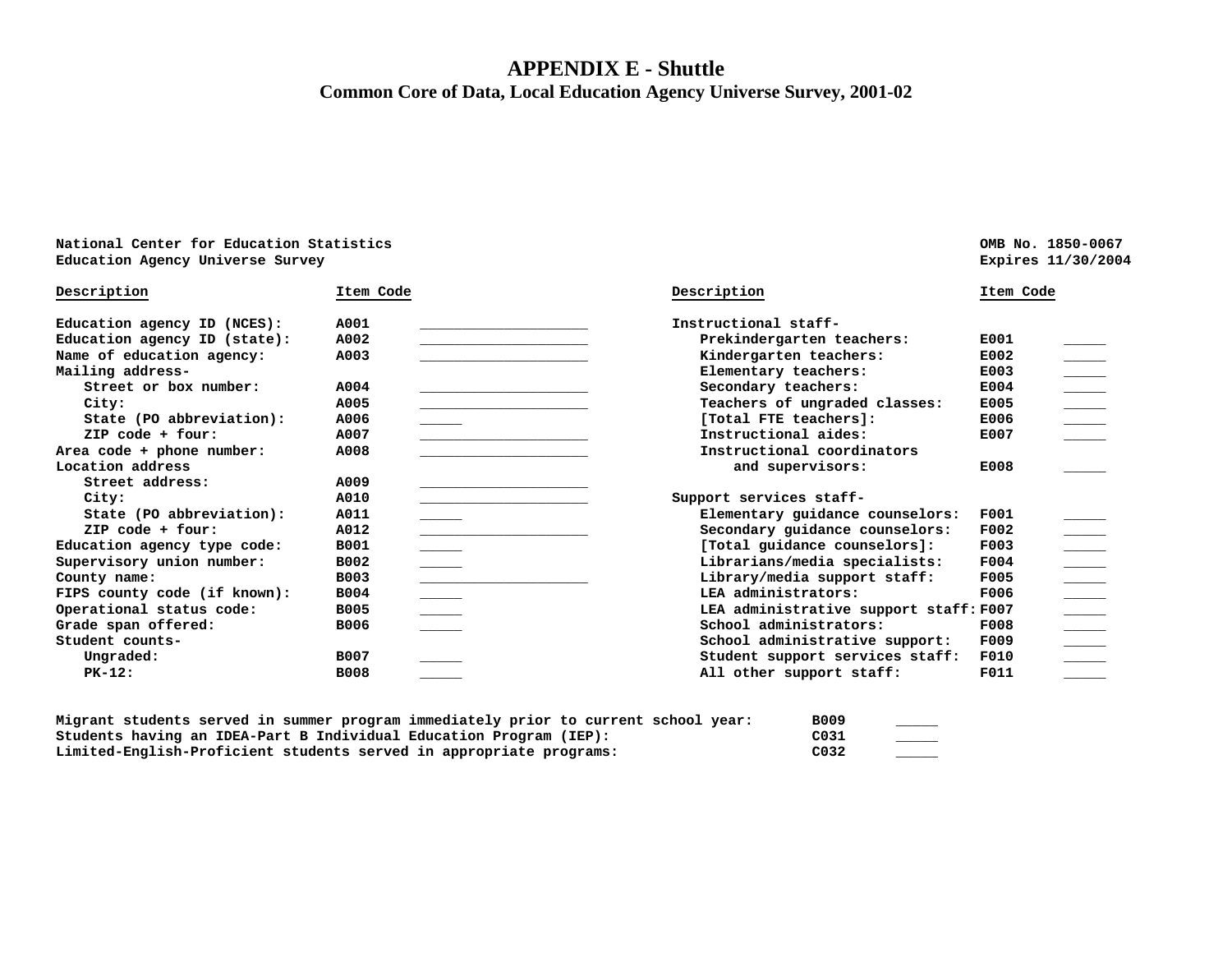## **APPENDIX E - Shuttle Common Core of Data, Local Education Agency Universe Survey, 2001-02**

**High school completers (previous year):** 

| Description                       |          | Item Code        | Description                       |          | Item Code        |               |  |
|-----------------------------------|----------|------------------|-----------------------------------|----------|------------------|---------------|--|
| Diploma Recipients:               |          |                  | Other High School Completers:     |          |                  |               |  |
| American Indian or Alaska Native- |          |                  | American Indian or Alaska Native- |          |                  |               |  |
|                                   | Male:    | C001             |                                   | Male:    | C016             |               |  |
|                                   | Female:  | C002             |                                   | Female:  | C017             |               |  |
|                                   | Unknown: | C003             |                                   | Unknown: | C018             |               |  |
| Asian/Pacific Islander-           |          |                  | Asian/Pacific Islander-           |          |                  |               |  |
|                                   | Male:    | C <sub>004</sub> |                                   | Male:    | C019             |               |  |
|                                   | Female:  | C005             |                                   | Female:  | C020             |               |  |
|                                   | Unknown: | C006             |                                   | Unknown: | CO <sub>21</sub> |               |  |
| Hispanic-                         |          |                  | Hispanic-                         |          |                  |               |  |
|                                   | Male:    | C007             |                                   | Male:    | C <sub>022</sub> |               |  |
|                                   | Female:  | C008             |                                   | Female:  | C023             | $\frac{1}{2}$ |  |
|                                   | Unknown: | C009             |                                   | Unknown: | CO <sub>24</sub> |               |  |
| Black, not Hispanic-              |          |                  | Black, not Hispanic-              |          |                  |               |  |
|                                   | Male:    | C010             |                                   | Male:    | C025             |               |  |
|                                   | Female:  | C011             |                                   | Female:  | C026             |               |  |
|                                   | Unknown: | C012             |                                   | Unknown: | C027             |               |  |
| White, not Hispanic-              |          |                  | White, not Hispanic-              |          |                  |               |  |
|                                   | Male:    | C013             |                                   | Male:    | C028             |               |  |
|                                   | Female:  | C014             |                                   | Female:  | C029             |               |  |
|                                   | Unknown: | C015             |                                   | Unknown: | C030             |               |  |
| Total Diploma Recipients:         |          | C033             | Total Other HS Completers:        |          | C034             |               |  |

**Paperwork Burden Statement-- According to the Paperwork Reduction Act of 1995, no persons are required to respond to a collection of information unless such collection displays a valid OMB control number. The valid OMB control number for this information collection is 1850-0067. The time required to complete this information collection is estimated to average 40.8 hours per response, including the time to review instructions, search existing data resources, gather the data needed, and complete and review the information collection. If you have any comments concerning the accuracy of the time estimate or suggestions for improving this form, please write to: U.S. Department of Education, Washington, D.C. 20202-4651. If you have comments or concerns regarding the status of your individual submission of this form, write directly to: NCES, U.S. Department of Education, 1990 K Street, NW, Room 9087, Washington D.C. 20006-5651.**